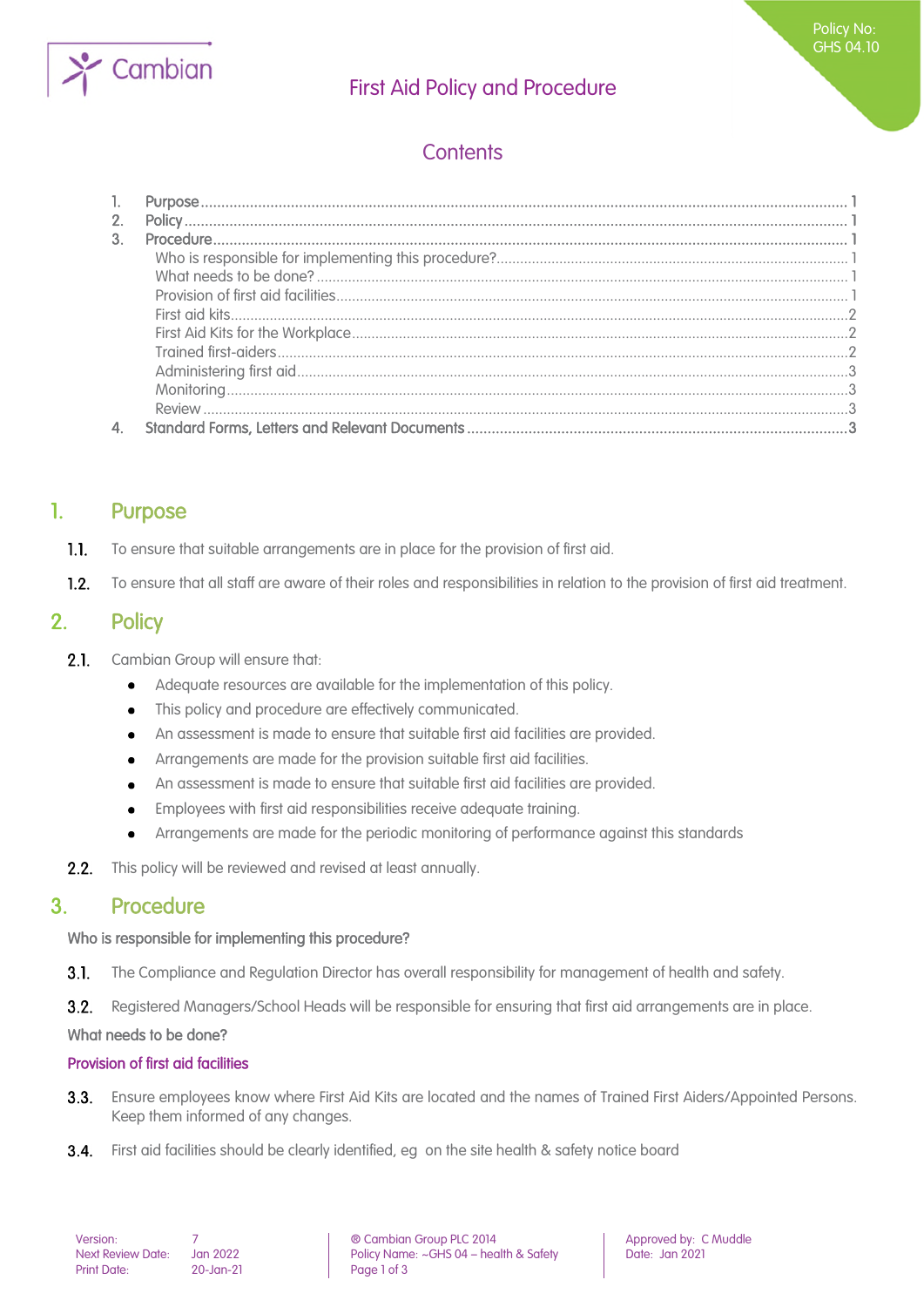

Policy No: GHS 04.10

#### First aid kits

- 3.5. Regularly check the contents of first aid kits and ensure they remain fully stocked. They should contain a First Aid Guidance card (HSE publication) which will specify the contents that should be provided.
- **3.6.** Contents of British Standard Compliant (BS 8599-1:2019)

#### First Aid Kits for the Workplace

| <b>Contents</b>            | Small<br>Upto 25<br><b>Employees</b> | Medium<br>25 to 50<br><b>Employees</b> | Large<br>50 to 100<br><b>Employees</b> | <b>Travel</b><br>Individual<br>Employee |
|----------------------------|--------------------------------------|----------------------------------------|----------------------------------------|-----------------------------------------|
| F/A guidance leaflet       | 1                                    | 1                                      | ı                                      | 1                                       |
| <b>Contents Label</b>      | 1                                    | $\overline{1}$                         | I.                                     | ı                                       |
| Medium sterile dressing    | $\overline{2}$                       | $\overline{4}$                         | 6                                      | $\overline{0}$                          |
| Large sterile dressing     | $\overline{2}$                       | 3                                      | $\overline{4}$                         |                                         |
| <b>Triangular dressing</b> | $\overline{2}$                       | 3                                      | $\overline{4}$                         |                                         |
| Eye dressing               | $\overline{2}$                       | 3                                      | $\overline{4}$                         | $\overline{0}$                          |
| Adhesive dressings         | 40                                   | 60                                     | 100                                    | 10                                      |
| Sterile wet wipe           | 20                                   | 30                                     | 40                                     | $\overline{4}$                          |
| Microporous tape           | 1                                    | $\overline{2}$                         | 3                                      | $\overline{0}$                          |
| Nitrile gloves - pair      | 6                                    | 9                                      | 12                                     | $\overline{2}$                          |
| <b>Finger Dressings</b>    | $\overline{2}$                       | 3                                      | $\overline{4}$                         | $\mathbf 0$                             |
| <b>Face shield</b>         | 1                                    | $\overline{1}$                         | $\overline{2}$                         | ı                                       |
| <b>Foil blanket</b>        | $\overline{\phantom{a}}$             | $\overline{2}$                         | 3                                      | ı                                       |
| Burn dressing 10 x 10cm    | 1                                    | $\overline{2}$                         | $\overline{2}$                         | $\overline{0}$                          |
| <b>Clothing shears</b>     | 1                                    | $\mathbb{I}$                           | L                                      | L                                       |
| Conforming bandage         |                                      | $\overline{2}$                         | $\overline{2}$                         | $\overline{0}$                          |

N.B. Where a first aid assessment of need identifies the need for eye wash stations, separate eyewash kits should be placed in those areas

#### Trained first-aiders

- 3.7. Ensure that employees are aware that they can only give first aid if they hold a current first aid certificate. This treatment can be provided to employees, individuals, visitors and any other people who are within Cambian's control.
- 3.8. Provide sufficient First Aiders on the site, to take account of shifts and absences. Cambian's policy is that there should be a minimum of one trained first aider per site.